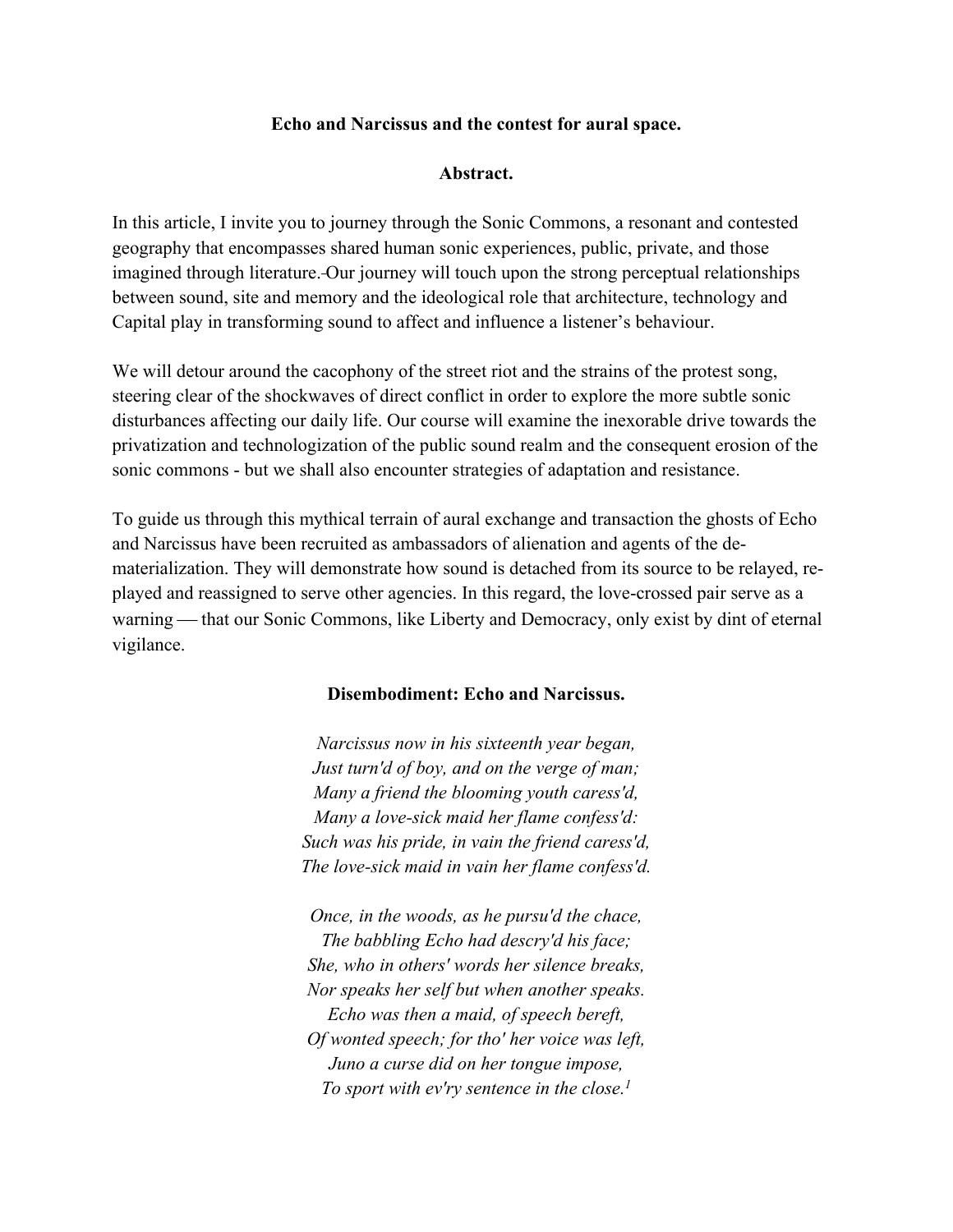Echo and Narcissus, their stories forever intertwined since Ovid's retelling of the Greek myth which collides two forms of reflection; Echo the talkative nymph — *yet a chatterbox with no other use of speech than she has now; she could repeat only the last words out of many*  $-$  and Narcissus the vain youth who rejects the advances of the nymph and falls in love with his own reflection.

A curse placed upon Echo by Zeus limited her speech to mimic the last words of those around her. After her brush with unrequited love for Narcissus, she faded away into the forest so that only her voice remained to inhabit the wooded slopes.



Figure 1. Echo and Narcissus, 1903, John William Waterhouse collection of the Walker Art Gallery, Liverpool, UK.

Echo's voice is a revenant, her pronouncements mere cuts, disjunctions and glitches that constitute an anti-communication — a truly *schizophonic*<sup>2</sup> speech, dislocated not only from her body but decoupled from discourse and meaning. In many respects, Echo's voice stands as a metaphor for the fate of biological and environmental sounds — Biophony and Geophony, displaced by Anthrophony and appropriated by the technologies of communication, recording and diffusion.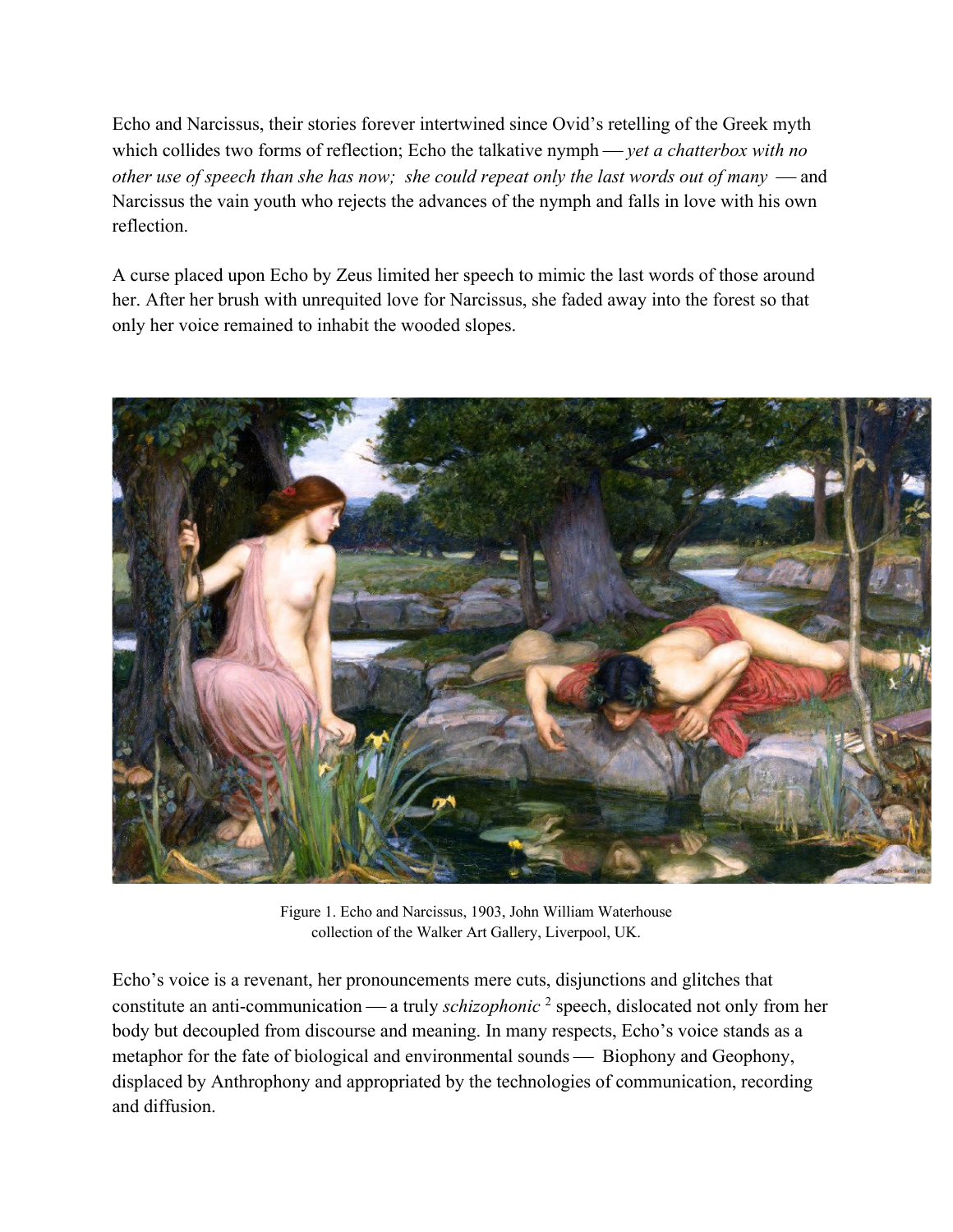After shunning Echo, Narcissus lay beside a forest pool, entranced by an image of youth and beauty. Not recognizing his own reflection, he became deeply enamoured of the visage which mirrored his every move, but which agonizingly vanished each time he attempted to reach out with his lips.

> *For as his own bright image he survey'd, He fell in love with the fantastick shade;*

He died at that spot, disconsolate, weeping as the nymph had done, his sobs repeated throughout the woods through the reverberations of Echo. As his body melded with the forest floor a flower we know as a Narcissus bloomed — even as a shade standing on the shores of the River Styx ready to cross into Hades, Narcissus still obsessively sought his reflection in the turbid waters.

Consider the myth of Echo and Narcissus as analogous to the coupling of Audio-Vision  $3$  with their entwined fates transformed by reflection and repetition — as embodied as the copy and its mass production — causing a transfer of meaning from a physical source to the symbolic. The couple struggle in an uneasy asymmetrical relationship that rapidly moves from the material world to the ethereal; both becoming isolated and alienated.

*Since alienated labour: (1) alienates nature from man; and (2) alienates man from himself, from his own active function, his life activity; so it alienates him from the species…..For labour, life activity, productive life, now appear to man only as means for the satisfaction of a need, the need to maintain physical existence….In the type of life activity resides the whole character of a species, its species-character; and free, conscious activity is the species-character of human beings. ...Conscious life activity distinguishes man from the life activity of animals.*<sup>4</sup>

Whilst Marx may have identified alienation as a direct negative consequence of industrial capital and its dehumanizing work methods — with hindsight it may appear that alienation is not a simple by-product at all but one of Capital's principal objectives. From what might have initially seemed to be an unintended side effect, alienation can be recognized as a principal mechanism driving the desire-mill, the motor of commodity capitalism, by creating the existential vacuum that is centripetally filled by goods and services.

### The universal ear — the listener as the centre of sound and power.

#### *The palace is all whorls, lobes; it is a great ear,*

*whose anatomy and architecture trade names and functions pavilions, ducts, shells, labyrinths. You are crouched at the bottom, in the innermost zone of the palace-ear, of your own ear; the palace is the ear of the king*. 5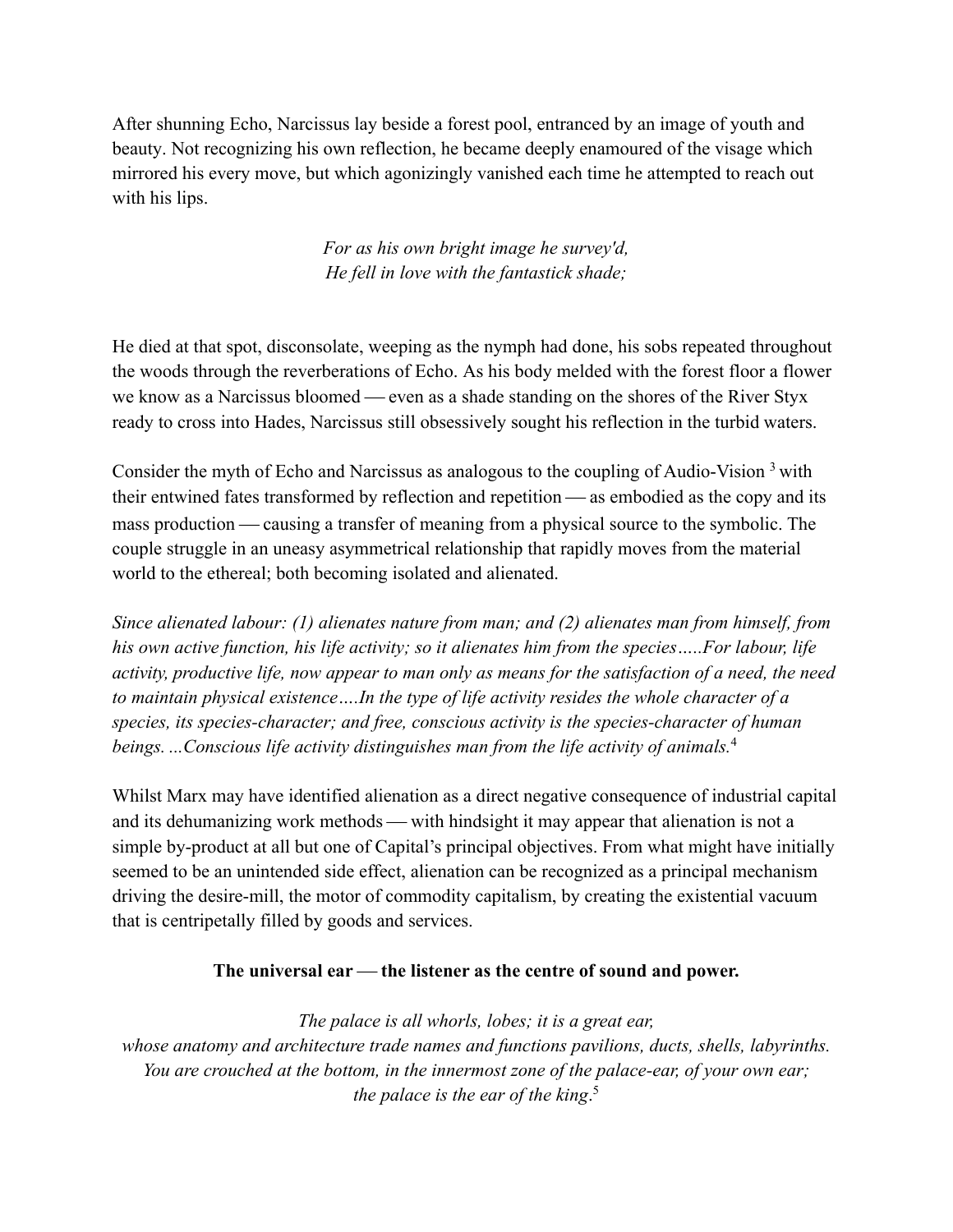Palaces and Castles are seats of power but their other function is symbolic rather than practical. In his short story *The King Listens,* Italo Calvino imagines a palace as an acoustic panopticon, a surveillance device, and his text image reprises the detailed architectural drawings of Athanasius Kircher, the seventeenth-century Jesuit polymath, who in his *Ars Magna Lucis et Umbrae* <sup>6</sup> described and illustrated architectural systems for both listening and communicating — the ability to gather information and send commands in secret. In the contemporary era, the massive acoustic architectures of Kircher have vanished, transformed by the dissolution of physical and mechanical communication systems so well described by Paul Virilio in his book *Speed and Politics* and *The Aesthetics of Disappearance*<sup>7</sup>. Traditional Spatio-temporal boundaries have been rendered obsolete by contemporary technology and surveillance which have become a rapidly expanding and ubiquitous practice. We are no longer surprised to learn of state or corporate-sponsored wiretapping, signals interception, acoustic-bugging and the robotic trawling of internet traffic; we unwittingly submit to the location tracking of our mobile phones and remote AI scanning of our facial features — the state and the multi-nationals have replaced the omniscient eyes and ears of god!

#### **The Listening Self.**

At a metaphoric level, Calvino's text acts as a metaphor for the unique and centralized subjective position that we all inhabit as individual listeners. Whilst Calvino posits the King at the epicentre, physiologically each of us has no option but to inhabit the centre of a vast and complex web of vibrations that form our sonic environment. Our sensorium demands this of us and of course, there is no better place to be, for we are at the sweet spot; indeed we are the sweet spot of a personal, mobile sonic realm. As R. M. Schaeffer explains in "I Have Never Seen a Sound."8

*Auditory space is very different from visual space. We are always at the edge of visual space, looking in with the eye. But we are always at the centre of auditory space, listening out with the ear. Thus, visual awareness is not the same as aural awareness. Visual awareness faces forward. Aural awareness is centred. I am always at the heart of the sounding universe.* <sup>8</sup>

Our perception of the world is of course tightly framed and delimited by our senses, which form a type of Procrustes Bed <sup>9</sup> upon which all phenomena are forced to comply. This creates the illusion that our worldview is both comprehensive and exhaustive. The 'reality' that our senses perceive only a small portion of the vast electromagnetic spectrum which extends well beyond our perceptual hearth and home is, *ipso facto*, overlooked and perhaps is the foundation of our anthropomorphism. It follows that our subjective experience of the soundscape is total and constant — as it is impossible to conceive of an alternative and objective position or to experience, for example, a profound silence. We are immersed in the womb, bathed by pulsing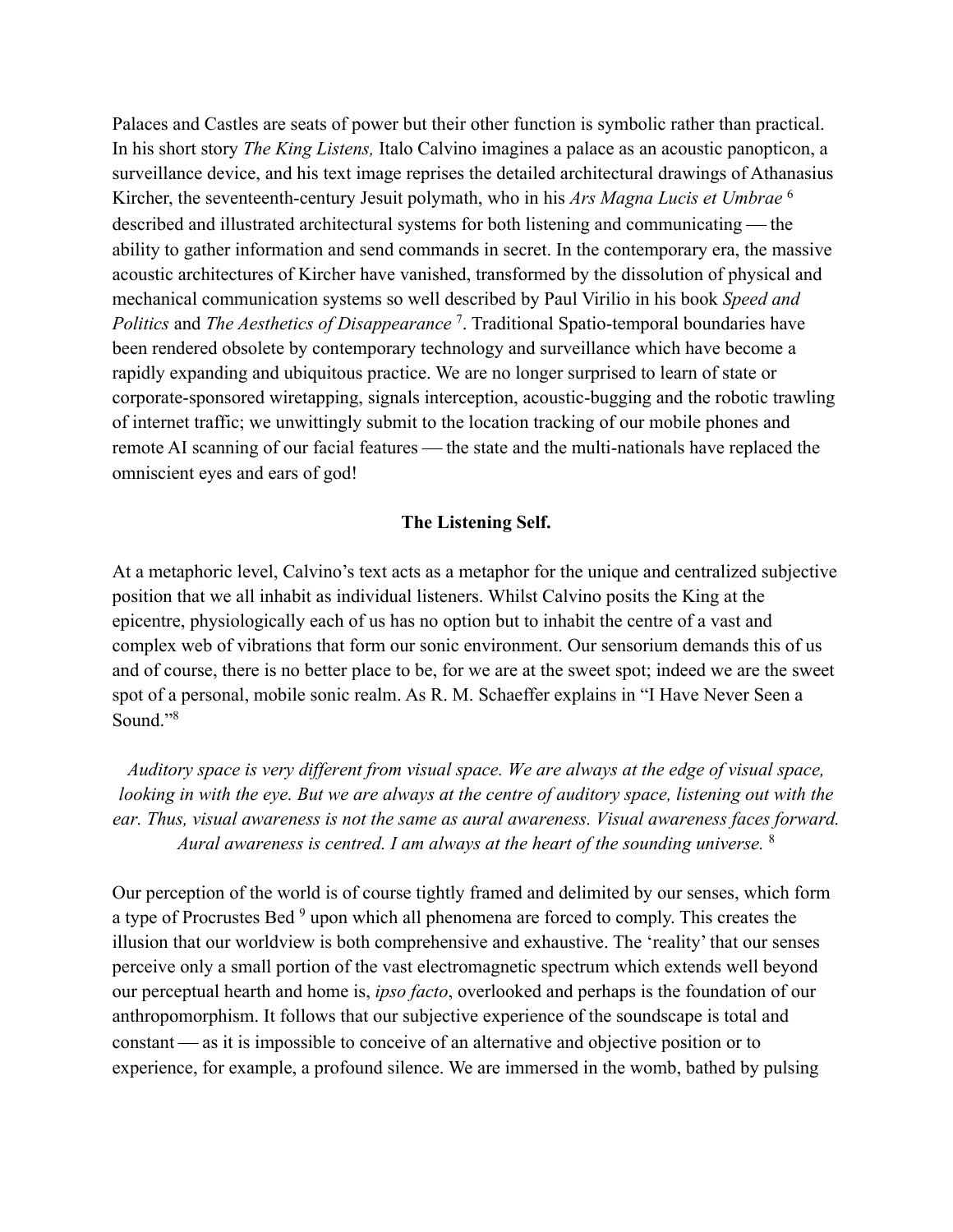body fluids and maternal speech alike; upon issue into the world, we are saturated in subtle vibrations and alarming noises whether awake and asleep, like it or not!

> *Be not afeared; this isle is full of noises, Sounds and sweet airs that give delight and hurt not. Sometimes a thousand twangling instruments' Will hum about mine ears; and sometimes voices That, if I then had waked after long sleep, Will make me sleep again; and then, in dreaming, The clouds methought would open and show riches Ready to drop upon me, that, when I waked, I* cried to dream again. <sup>10</sup>

As motile organisms, we are neurologically predisposed to seek patterns in our surroundings. Pattern recognition is a core cognitive ability, vital to evolution and survival and is especially important in the human species. Pattern recognition affords us the capacity for prediction. In life, as in art, we take delight in the symmetries, growth patterns and morphologies of the natural world as through them we recognize our formation. This ability suggests that the soundscapes in which we are immersed appear as seamless, natural compositions, balanced and syncopated. However, most are in reality conglomerations of independent sounds. What we perceive as a structured and composed whole is generated by a vast array of largely unrelated sonic events, some intentional, but mostly accidental. These individual sonic sources are spatially and temporally displaced but ultimately, they converge upon our ears and are transformed into a unique, synthetic mix – a soundscape. To complicate matters; individual auditors within the soundscape form yet another spatial matrix and when the two are overlaid; the matrix of sound sources upon the matrix of listeners we create multiple sonic realities. Each auditor experiences the sonic environment as a subtly different version that depends on their relative position; their physiology as well as the focus of their attention, and their propensity to "listen" rather than simply "hear." This is similar to the testimony of witnesses in a courtroom whose accounts of an event whilst generally similar have subtle differences based on their relative position.

#### **Interpretation & misinterpretation.**

Writing in mid-1930 the French psychoanalyst Jacques Lacan described three primary orders in the development of the Ego (the self) — the imaginary order of the mirror stage, the symbolic order of language and law, and the real order of drives — the somatic and unconscious impulses.

The encounter between Echo and Narcissus is star-crossed from the outset — Echo deprived, by her verbal passivity, of a complete sense of self, is driven toward the handsome youth, the Other who will complete her identity. Narcissus is the unattainable object of her desire (a Lacanian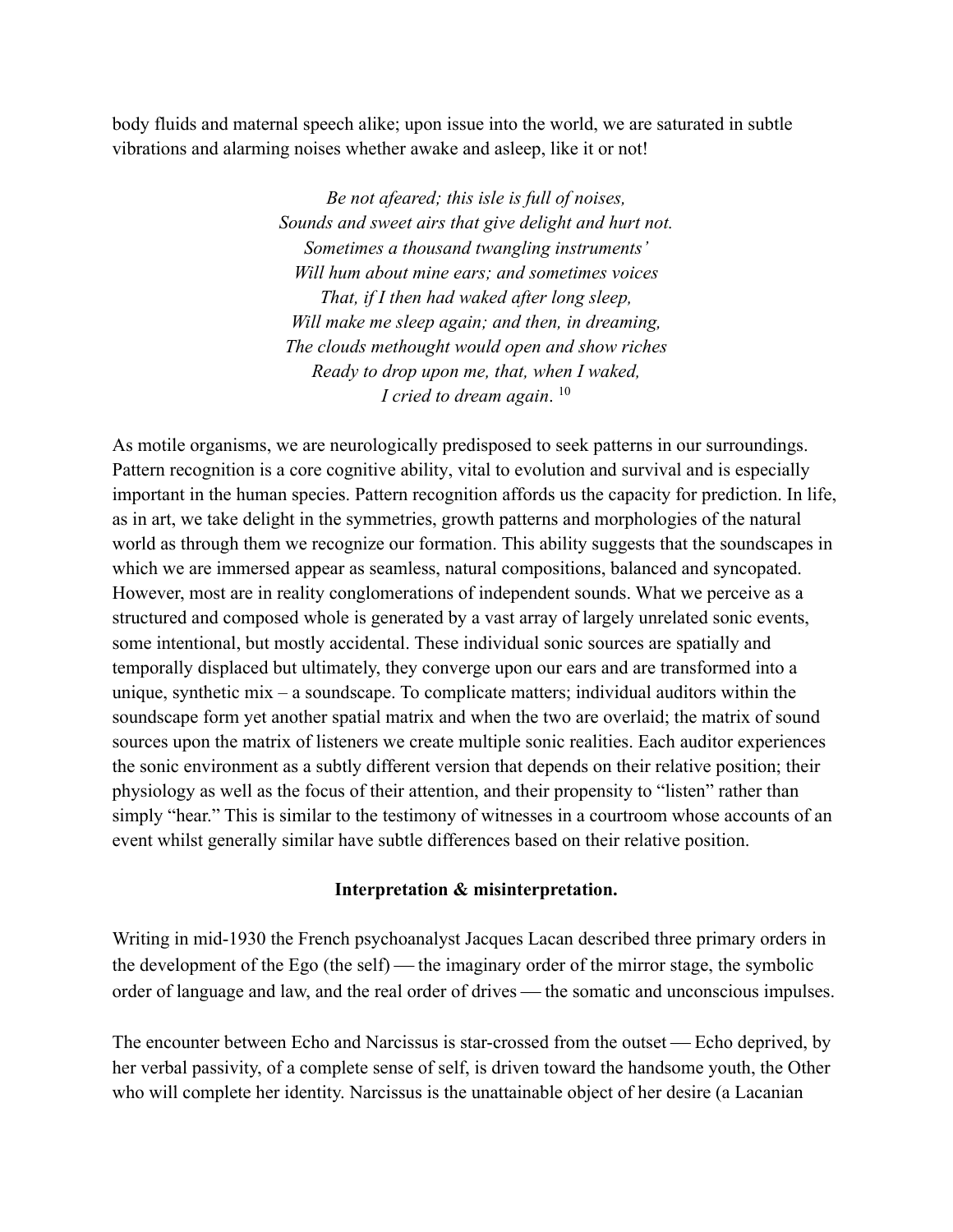*objet petit*) but he is trapped in Lacan's *Stade du Miroir* the 'libidinal relationship with the body image' that helps to develop the Ego in early childhood. He refuses all encounters with the Other in a frustrated search for his Ideal self, chasing his fugitive phantom image, which ultimately leads to his dissolution, ironically mirroring the fate of Echo. He dissolves into the earth, his reflection gradually fading; she evaporates into the atmosphere, her echoes attenuated.

These perturbations in the negotiation between the imaginary and the real are recognized as *méconnaissance*, a misinterpretation in which the subject becomes alienated from itself and drifts into the imaginary. In this manner, Echo's sonic reflections are *mis parlées* (misspoken) and received by a listener as *mal entendu* ( misheard) her utterances forming a re-ordering of the sonic reality.

A corrupted formation of the self-image is a familiar trope in literature. In a passage reminiscent of Ovid's tale, the creature in Mary Shelley's Frankenstein is taken aghast by his own reflection, glimpsed in a forest pool — *how was I terrified, when I viewed myself in a transparent pool.* This revelation sets the scene for the mayhem that unfolds as the alienated creature later wreaks his vengeance. The Monster's horrific outward appearance belies his intelligence which is demonstrated by his ability to learn quickly; moving away from the abject towards a human facility. Whilst hiding in a hovel that abuts a cottage he learns to speak solely by spying upon the family conversations within and teaches himself to read after finding three discarded books (Milton's *Paradise Lost*, Plutarch's *Lives* and Johann Wolfgang von Goethe *The Sorrows of Werter*) each volume reinforcing the Monster's sense of alienation, in particular *Paradise Lost* with its narrative of Satan's alienation from God, providing the creature with a powerful metaphor for his own identity.

In yet another tale drawn from Ovid's book of transformations (*Metamorphoses* Book 10) Pygmalion, a Cypriot sculptor who, for want of interest in living women, carves an ivory likeness of his ideal woman. Under the aegis of Aphrodite, Pygmalion eventually brings the statue to life, in a manner followed by most subsequent fairy stories, by means of a kiss or two, the cool hard surface of the ivory, warming to become supple and responsive flesh.

George Bernard Shaw's *Pygmalion*, a 1912 reworking of the myth for the stage (and the subsequent filmic and stage musical versions e.g. *My Fair Lady*) focus not upon the biological but the cultural transformation of a young cockney woman Eliza Doolittle. In class-ridden Britain, the action centres not upon her outward form but on her voice and accent as the key to social transformation. Eliza's appearances are set aside, and it is the fruit of Doolittle's intensive elocution training with the phoneticist Henry Higgins that reverberates in people's minds. Blood, breeding and class are distilled in this Echo of English class stratification as Eliza reverses the Victorian dictum ¾ for all intents and purposes she is *heard but not seen!*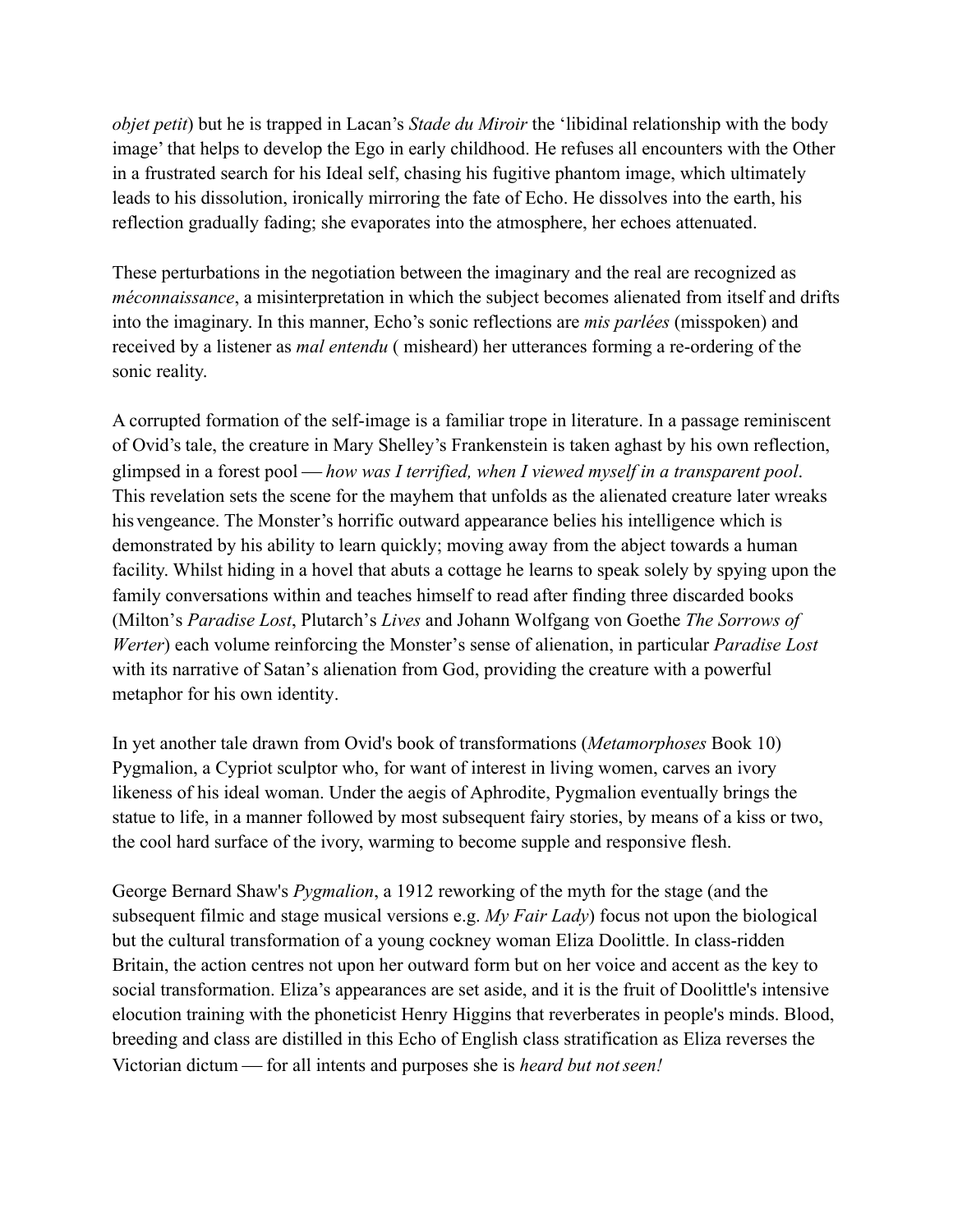Promethean-like narratives of life bestowed upon the inanimate flicker between fiction and reality and have proved especially effective when directed at the minds of young children, who have yet to erect rational barriers between the real world and the imaginary one. Yet again it is the voice or at least something that imitates the voice that is frequently the primary vehicle and portal to the mind.



Figure 2. Manufacturing talking dolls at the Edison Labs at West Orange, New Jersey 1890.

In the 1890s the Edison lab produced its own mechanical homunculi, some 7,500 talking dolls that contained miniaturized Edison wax cylinder machines capable of reciting a range of nursery rhyme sound-tracks (of approximately twenty seconds duration). The nascent sound recording technology demanded that each utterance was the literal echo of the voice of one of a team of young girls employed by Edison to recite these rhymes, one at a time, enunciating loudly into the mouth of the mechanical horn of the early Edison wax cylinder recorders as if Echo had recruited a band of wood-nymphs all afflicted with her curse of endless repetition.<sup>11</sup>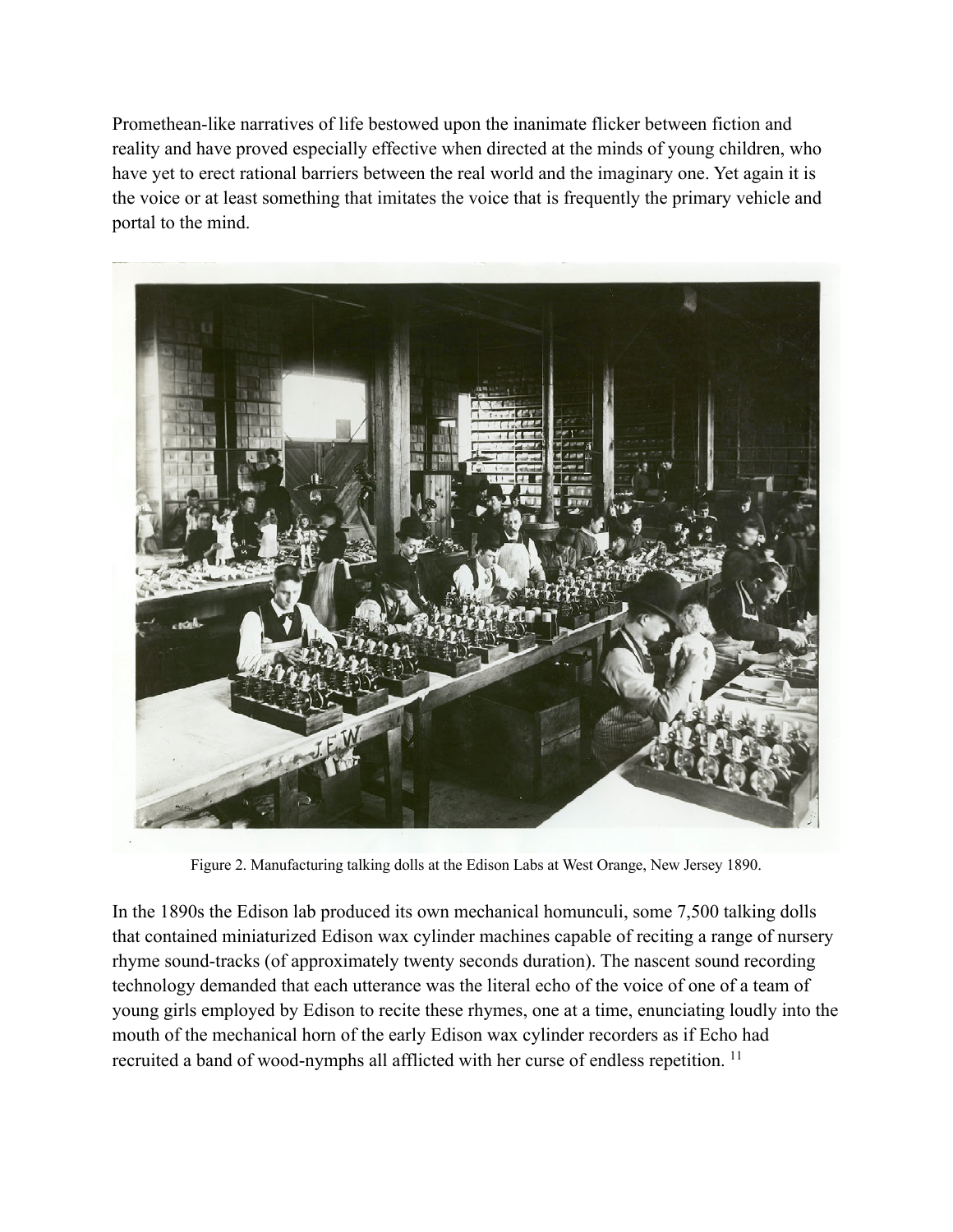Ultimately the dolls proved to be an economic flop, partly due to their physical awkwardness and mechanical fragility, but moreover, because to the general public, they proved to be disturbing and uncanny. Some parents even complained that the dolls would not respond to being taught alternative rhymes; demonstrating a misplaced empathetic response to the primitive automata, ascribing to them a level of sentience that today seems incredible.

There is however an eerie resonance with the contemporary debate centred on the internetenabled *Cayla* dolls, which have been accused of being a cuddly version of the Stasi — capable not only of answering children's questions but of surveillance, profiling and brainwashing the malleable minds of toddlers. As a consequence, *Cayla* has been sentenced to destruction by the German Federal government.12 Ironically *Cayla* may share the same fate as Edison's animated doll, the bulk of which were reported to have been buried in a mass grave on the grounds of the Edison Laboratory.



Figure 3. Cayla dolls are interactive and hackable!

The innocuous image of a female toddler doll, the simulacrum of a child's companion is here allied with the digital Echoes generated by search engines, the child who has fallen under the spell of the doll's echo is caught in a pincer movement of dematerialization and is gradually imprisoned in a web of digital loneliness, where a homunculus replaces human contact and information replaces experience – a real-world manifestation of a Science-Fiction scenario. However, this technological capture of hearts and minds has been well-rehearsed in the preceding century.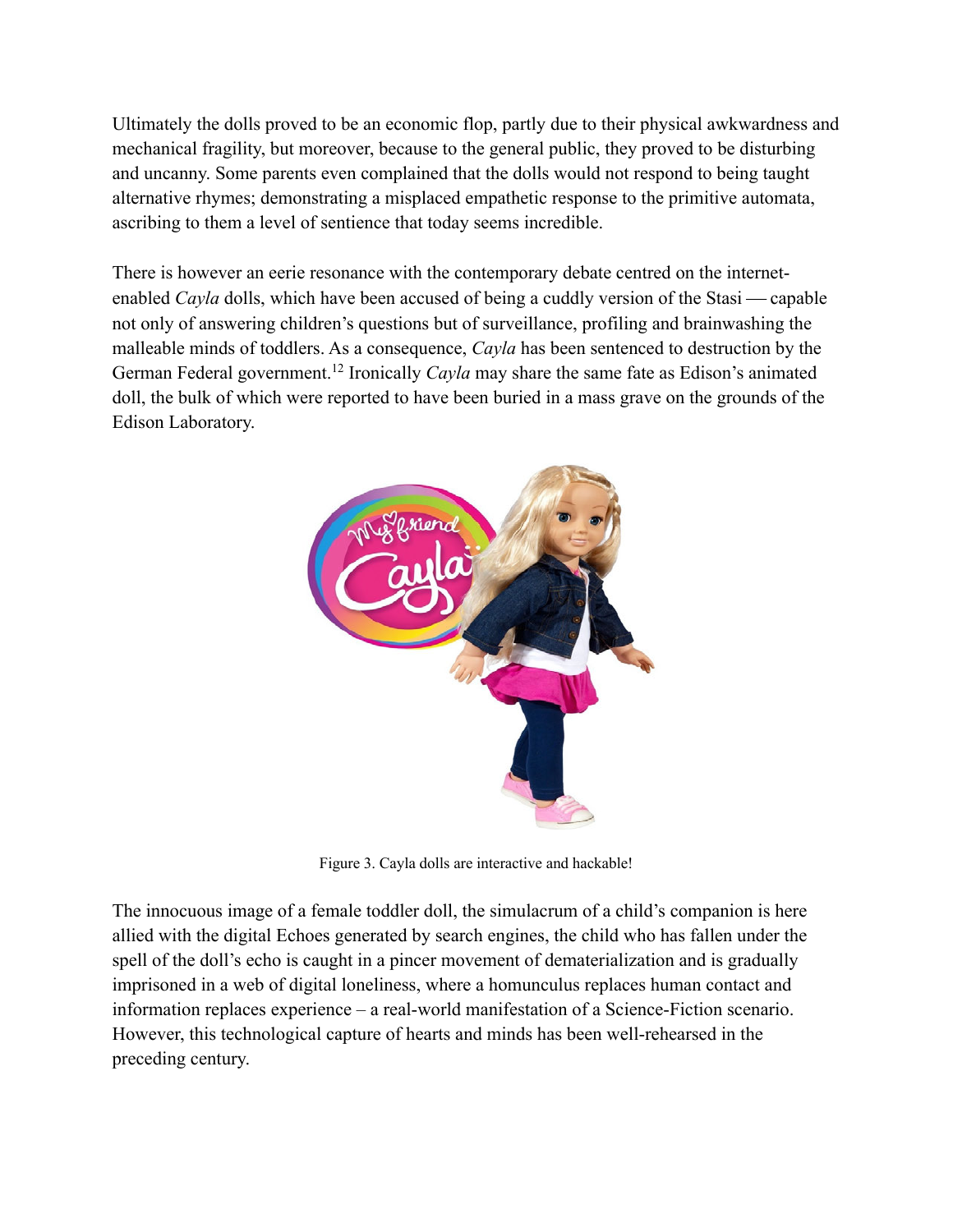## **The Listening Self and His Masters Voice.**

Whilst idealized accounts of listening tend to adopt a neutral or physiological tone it is also evident that in many social contexts listening is colonized by and harnessed to increasingly rampant economic and political interests. The *His Master's Voice* logo depicts an obedient canine subject as an audience of one peering attentively, sniffing inquisitively and with ears pricked. In this historic image, the relationship between dog and megaphone well characterises Edison's original intention that sound recording should be used exclusively as a sonic *memento mori*, forming an archive of the voices of long-deceased relatives. The original painting by the English artist Francis Barraud captures *Nipper* listening to the familiar voice of the dog's original master, the painter's brother Mark Barraud who had died. Francis had noted the particular attention *Nipper* paid to this *memento mori* — a case of Edison vindicated.



Fig.4. The His Master's Voice record label, from an original painting by Francis Barraud in 1899 commissioned to advertise the Victor Talking Machine Company — known as the *Nipper* after the Jack Russell's penchant for ankles!

However, the rapid development of technology in the twentieth century has re-cast the image and the H.M.V. headline with powerful metaphoric overtones that suggest a more sinister *modus operandi* for subsequent broadcast media. The exponential acoustic horn doubles as both a musical instrument and the loudspeaker (megaphone) of political massed rallies and carries an entwined double message in which entertainment camouflages the voice of authority. This image not only fixes the auditor/viewer in the confined sweet spot of a one-point perspective (itself a powerful visual trope) but H.M.V. quite literally locates the source of the Master-Voice within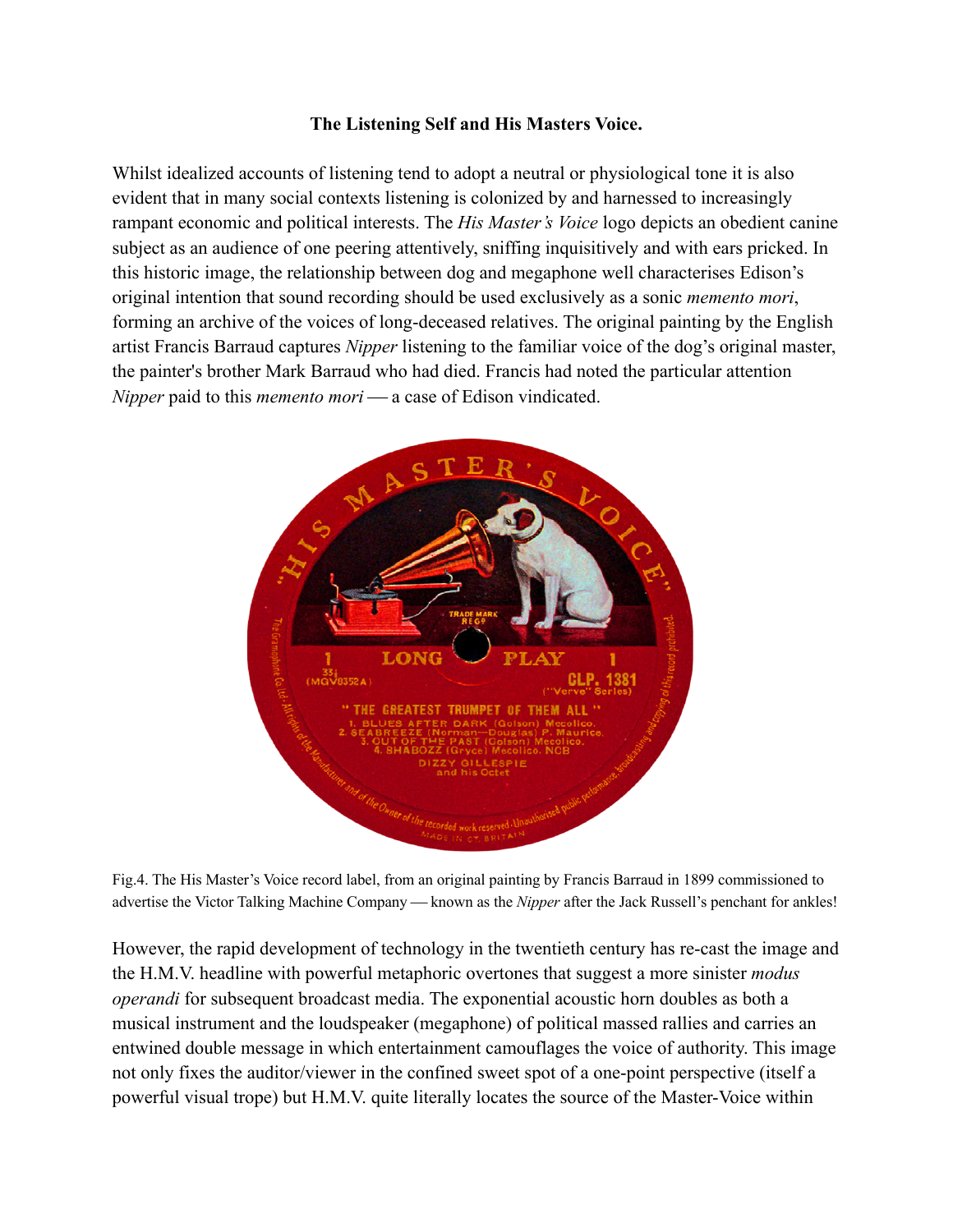the device of the Gramophone and more importantly radio broadcast, neatly coalescing Sound, Technology and Power.

> *Without the loudspeaker we would have never conquered Germany.*<sup>13</sup> Hitler, in the Manual of German Radio 1937.

The manipulation of broadcast media in times of conflict is well illustrated by the history of the Third Reich's industrial production and distribution of the *Volksemphanger* radios, developed by the engineer Otto Griessing at the request of the Nazi Propaganda Minister Joseph Goebbels. Distribution of these cheap and simple radio receivers which were designed to only pick up local German and Austria stations began in 1933 and continued until 1945 (although with everdecreasing physical substance). Broadcasting in Germany was counterpointed by making listening to allied radio broadcasts a criminal offence from the start of World War II and in many occupied territories radio sets were confiscated and listening to any radio broadcast was made illegal. Albert Speer commented that "Hitler's dictatorship differed in one fundamental aspect from all its predecessors in history. His was the first dictatorship in the present period of modern technical development, a dictatorship which made the complete use of all technical means for domination of its own country. Through technical devices like the radio and loudspeaker, 80 million people were deprived of independent thought. It was thereby possible to subject them to the will of one man." An obsessive ( and Narcissistic) monologue constantly echoing in the minds of the *Deutsches Volk*.

None of this was lost on George Orwell in his classic novel *1984* published just four years after the close of World War Two 14. *Don't you see that the whole aim of Newspeak is to narrow the range of thought? In the end we shall make thoughtcrime literally impossible, because there will be no words in which to express it.* Ironically Orwell's *cri de cœur* now appears to function as a popular manual for societal manipulation and control as promulgated by social media and political spin-doctors. 14

## **Sound and Architecture.**

As Calvino suggests in "Under the Jaguar Sun", architecture is the site where we first encounter a profound transformation in our experience of sound. As a species, we evolved in the *half-space*  of the savanna 15 an open-air environment lacking the conditions that could create acoustic reflection and reverberation. By contrast the enclosed spaces and hard surfaces of architecture function to propagate and convolve direct sound to form reflections and reverberations. This is the work of *Echo* and the pre-technological origin of *Schizophonia*. It is within architecture that we realize that our sense of space and location is conferred possibly more by the ear than by sight, where we understand that hearing and the related sense of touch are fundamental; primaeval.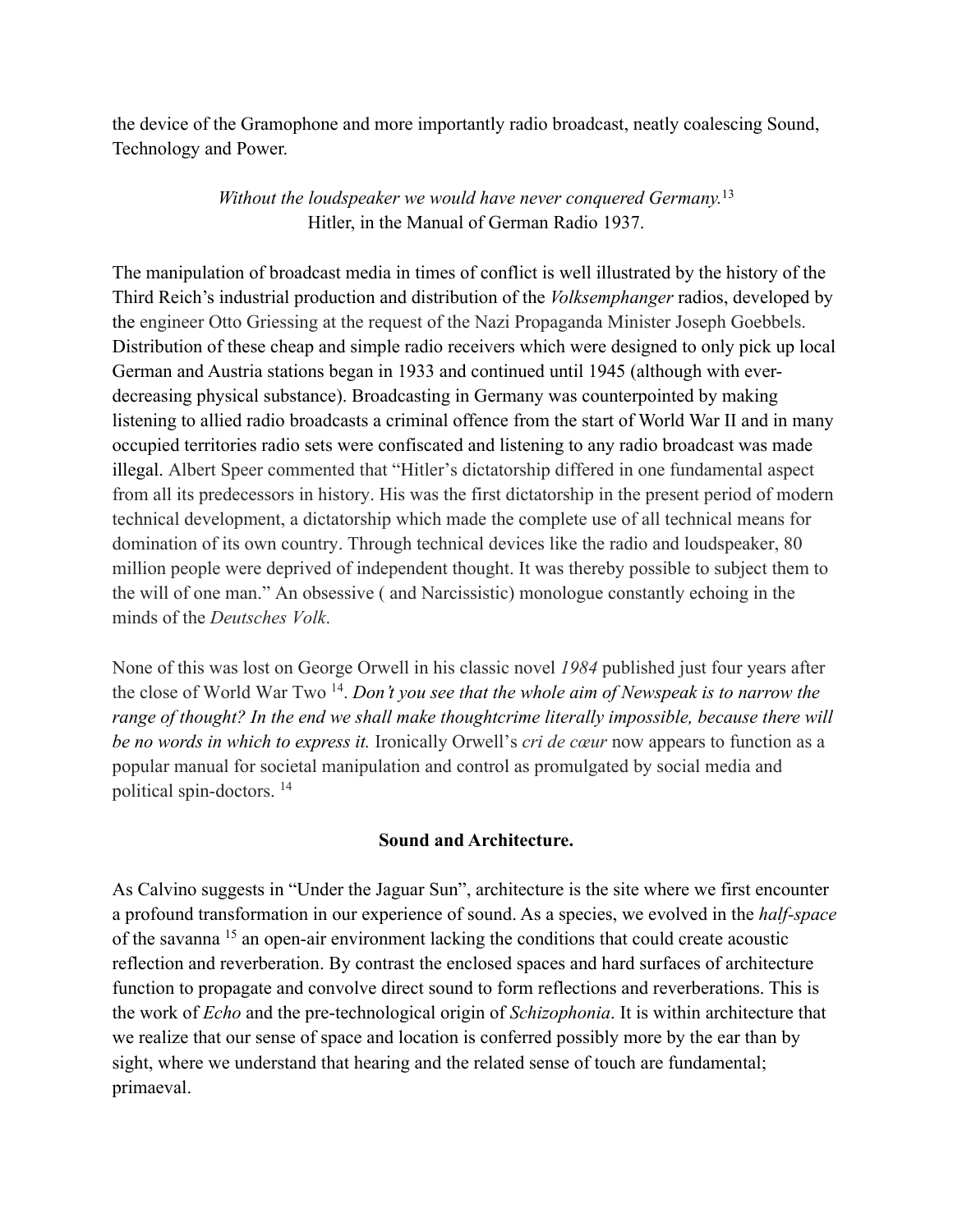The uneven contest between the optical and the auditory is evident in the narrative of Plato's Cave 16 which conjures up a primitive, dawn of consciousness image, with shadowy representations flickering sootily across the cave's rear wall and the line of chained inhabitants, warming their backs to the fire. Plato posits these indistinct shadows as the captives' sole means of interpreting reality but he overlooks the other perceptual cues; the crackle of burning wood and the perfectly formed sound reflections returning from the cave walls which would have doubtless provided a stronger sense of the environment than the low- tech blurry visuals.

Calvino's Palace/Ear shows how the propagation and modulation of sound, functions to achieve a form of ideological control and points to the asymmetrical power relations of centralized surveillance and broadcast. The capacity of architecture to harness sound to power is evident in the specific effects of classical Greek and Roman amphitheatres where a single individual could address thousands. Knowledge of the ability of architecture to modify acoustics is however widespread in the ancient world. The Meso-American ziggurats and ballparks are structured to generate striking echoes that emphasise key elements of ritual events The talking Buddha statue of Sukhothai (Thailand) which contains a chamber for an enunciating monk, amplifies the power of the image by investing it with a living voice (in a manner reminiscent of the Wizard of Oz). The polyvalent structures of European Gothic cathedrals are calculated to generate massive reverberation times and thus deliver a powerful experience of omnipresence and immersion. These are all examples whereby architecture is intentionally employed to modify acoustics to create affective soundscapes that reinforce a hierarchy of power. As a corollary the sounds transformed by the physical and textural characteristics of architectonic space become a significant and inseparable factor in our perception and memory of, particular architectural spaces – as such the sound of a place mnemonically represents it.

### **Architecture, memory and the voice.**

Human memory processes are mediated by, or indeed dependent upon, a physical sense of and orientation within space — our memory is structured around associative triggers, sensory experiences, odours, sounds and music but also physical structures, buildings, landscape and topography. Architecture has long been employed as the matrix within which mnemonic objects reside, specifically vocal communication. In "The Art of Memory"17 Frances Yates paints a vivid picture of the antique technique that enabled Orators to place memory objects, in particular lengthy speeches, within the labyrinthine spaces of classical architecture. By visualizing an architectural interior, real or imaginary, the speaker might take a virtual walk  $-$  placing here a red cloak over a sculpture to recall a certain passage of oration and there, a sword on a table, serving as mnemonic triggers to locate yet another verse. By memorizing an entire stroll through this virtual architecture, an Orator could retrieve a vast amount of correctly sequenced rhetoric. We unintentionally pay homage to this classical method when we say 'in the first place.... in the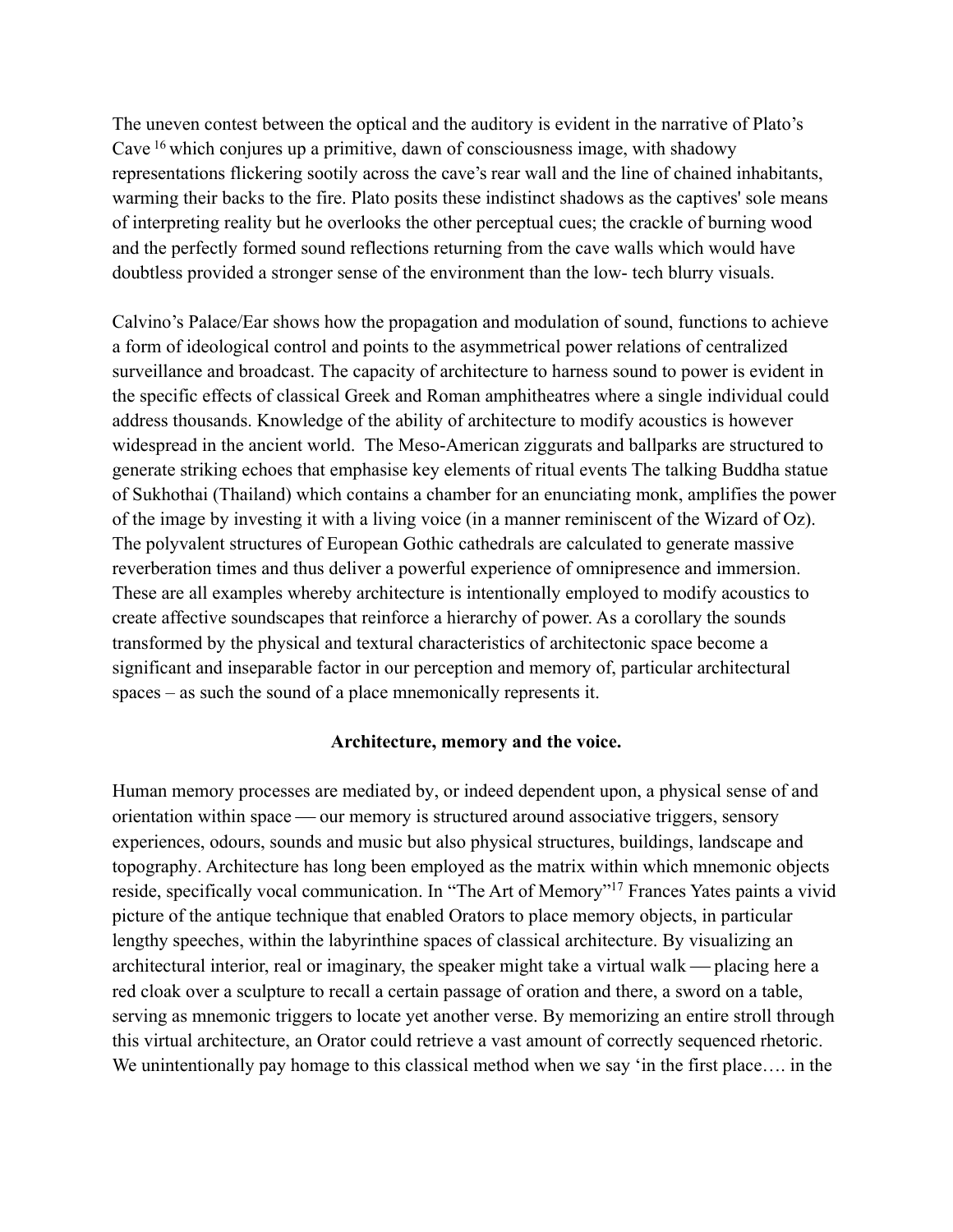second place...' aligning architectural structure with the structures of ideation and ultimately the power to persuade and control.

Versions of the Memory Palace are reprised in contemporary location-aware audio technologies which have adopted this ancient technique by simply replacing the imaginary architectural tour with GPS media-rich maps that allow us to negotiate real geography with location-sensitive mobile devices to reveal specific voice and soundscape content tagged to virtual coordinates.<sup>18</sup>

Recent neurological research<sup>19</sup> has found that geographic location is a central feature in the processing of memory, managed by the hippocampus, which employs a complex network of place, grid and border cells to spatially situate memories. Thus, our sense of place, of space infused with meaning, is a product of the deep neuronal structures within our brain; performing an analogical linkage between real-world loci and our internal physio-electro-chemical spatial coding.

Therefore it is unsurprising that in traditional cultures where the forms and textures of the landscape are understood as sentient, meaning is inscribed directly into geographical space  $\sim$  as a living palimpsest of cultural memory. In Australian society, the concept of the *Songline* (a term widely coined but little understood beyond Indigenous communities) is an example in which country is *sung-up* in a re-tracing of the ancestor spirits that created the land and its inhabitants. In cultures where there is no differentiation between the spiritual and quotient, these *Dreaming Tracks* can be navigated by singing the song cycles in-situ re-creating and thus maintaining the connection between topography and the creation stories in a network across the continent – a vast and ancient Memory Palace activated by sound, voice and dance.

## Genius Loci – Sounds and Place.

Sounds and their relationship with place form a complex matrix of meaning. Sounds are neither neutral, pervasive nor necessarily geographically mobile; one of the principal tools of the discipline of Acoustic Ecology is the identification of *Keynote* sounds which represent the sonic *Genius Loci* (or spirit of place) which are deeply enmeshed in the environment. As distinct from the culturally embedded *Songline* the *Keynote* sound does not necessarily contain an inherent human narrative but is a direct acoustic product of an environment; one that is habitual, identifiable and persistent. As such *Keynote* sounds constitute an aural fingerprint of a location forming a baseline acoustic memory object, much like the colocation of spoken word with the imaginary architectural spaces of Ars Memoria.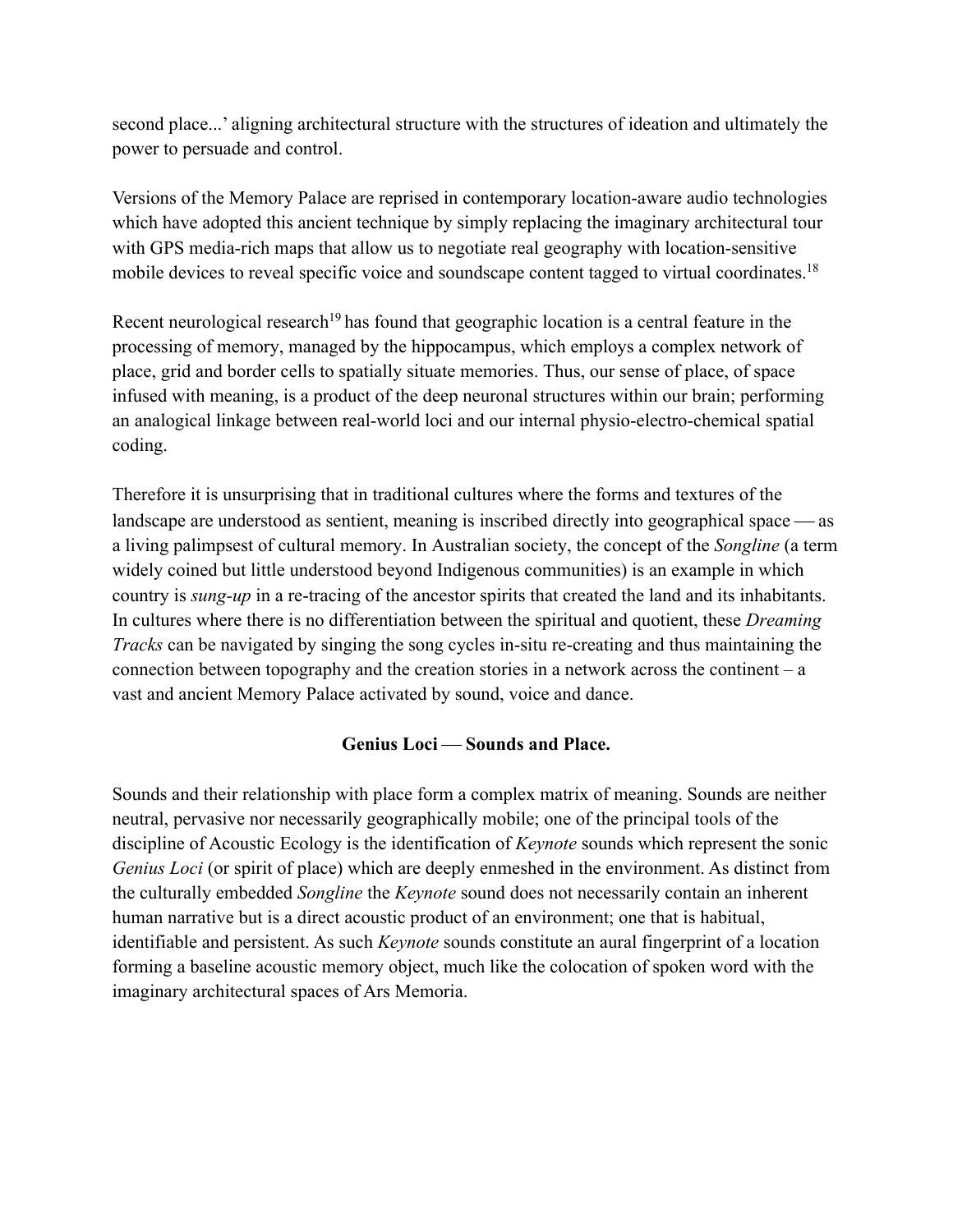### **A Commonwealth of Sound; Silence is Golden.**

We are set to traverse the Sonic Commons, a contested geography crisscrossed by unwanted noise, soothed by sweet airs and where we will perhaps find refuge in silence.

> *They hang the man and flog the woman That steals the goose from off the common But let the greater villain loose That steals the common from the goose.*  Anon.

The popular and by now, Utopian view of the Commons is as a set of geographies and environments that are freely available for the use of and enjoyment by all, beyond the restrictions and caveats of private property. However, this is a misunderstanding  $-$  the Commons were never conceived as a free-for-all no man's land, but were a carefully and collectively managed resource providing sustenance to the 'Commoners' – a physical zone set apart from the dominant economic centre; tolerated for pragmatic reasons by the Imperium (Church, Lord and King) as a zone of marginal economic value for, albeit regulated, collective use. In effect the Commons functioned as an economic safety valve, affording a subsistence to the poor. However, the status of the Commons was rapidly eroded in the Anglo-Saxon world by the introduction of the Enclosure Movement which privatized farming and dismantled the system of collective subsistence agriculture. The process of enclosing Common Land began in the British Isles in 1235 with the Statute of Merton but reached its peak between 1760 to 1832, by which time the medieval structure of agriculture had entirely disappeared. The land was increasingly regulated and access restricted. Village structures changed, radically propelling villagers to either become landowners or wage slaves, most swelling the ranks of the urban poor as mill fodder, many departing as migrants to fuel the economies of the New World.

We currently regard the Commons less as a physical or environmental site but rather as culturally shared and free assets, supported by collective and collaborative action. The essential characteristic remains in that they are non-commodifiable and non-commercial but nevertheless productive assets. Our collective amnesia regarding the historical destruction of the commons and the public rights associated with them is analysed by Garrett Harding in his "Tragedy of The Commons" where he states:

"In a still more embryonic state is our recognition of the evils of the commons in matters of pleasure. There is almost no restriction on the propagation of sound waves in the public medium. The shopping public is assaulted with mindless music, without its consent. Our government is paying out billions of dollars to create supersonic transport which will disturb 50,000 people for every one person who is whisked from coast to coast 3 hours faster. Advertisers muddy the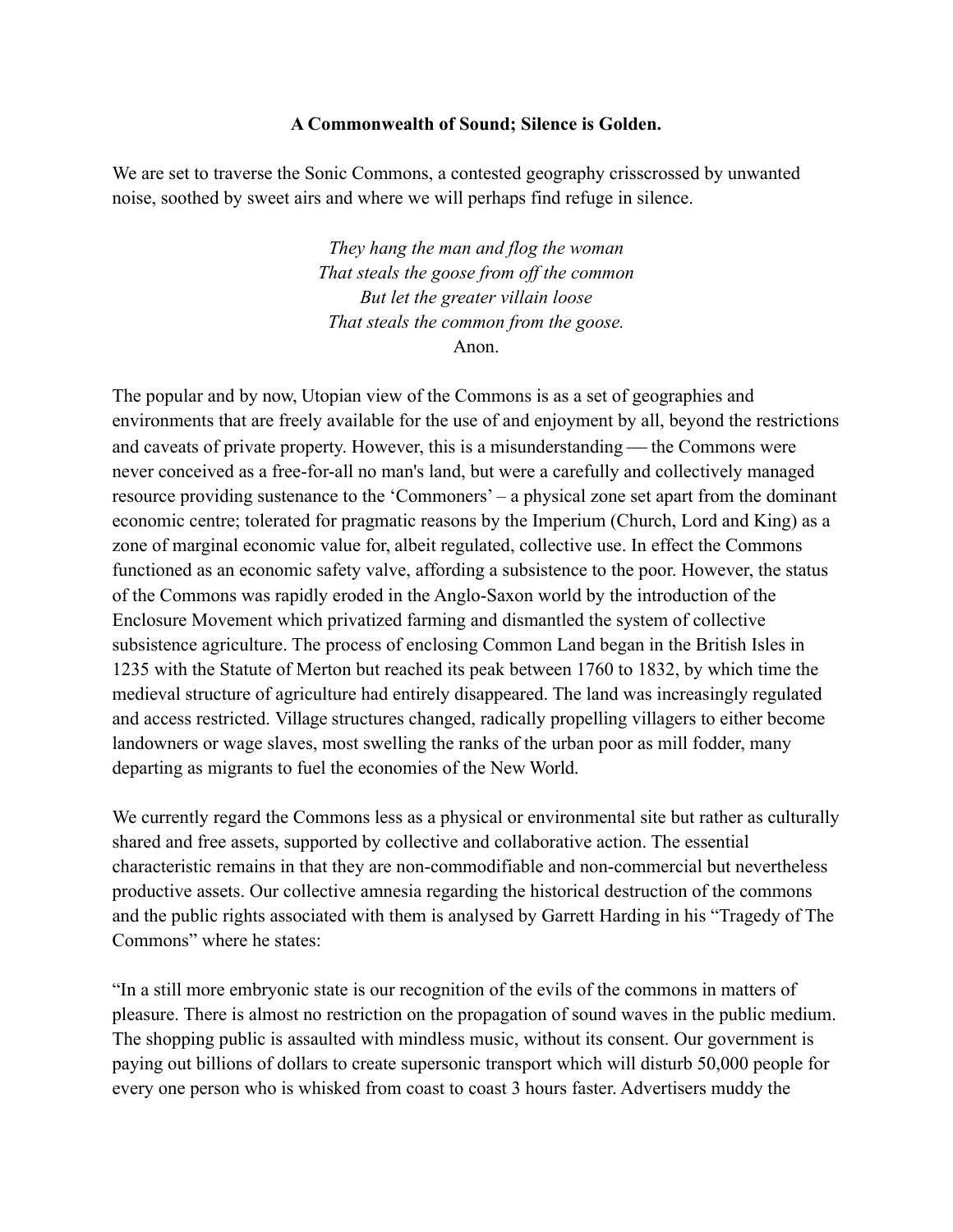airwaves of radio and television and pollute the view of travellers are a long way from outlawing the commons in matters of pleasure. Is this because our Puritan inheritance makes us view pleasure as something of a sin and pain (that is, the pollution of advertising) as the sign of virtue?" 20

## **I can breathe freely now the rain has gone.**

To breathe is a basic right and the atmosphere is also a convenient metaphor for the acoustic commons. We partake of its chemical composition for our very existence and it is also the medium that propagates our acoustic world. We, therefore, take for granted that it is our natural right to breathe and as well to listen and speak. However, neither the chemical composition nor the acoustic ecology of the atmosphere remains unsullied, nor in our individual control.

The atmosphere, and likewise its chemical partner the ocean, are under increasing stress which manifests negatively in the health of the biosphere. As a direct consequence, the acoustic environments that most of us inhabit are suffering powerful forms of erosion and depletion. No longer can we by default, experience the small and dynamic sound of natural biological systems as they are blanketed under the acoustic smog of motor noise and traffic rumble, piped music or the dull throb of the metropolis. The complex strange attractor patterns generated by natural systems which are deeply embedded in our psyche are the casualties of this acoustic species loss. Whilst the destruction of the physical commons is clearly apparent in the loss of public access to open space (due to urbanisation and privatisation) the losses of the aural commons are characterised by the encroachment of anthropogenic noise upon the biological sounds of the environment (including direct human speech) are much less apparent. In his address "Silence is a Commons" published in 1983 Ivan Illich argues that direct human speech constitutes a fundamental commons which is being degraded by the increasing mediation of machines:

"Just as the commons of space are vulnerable, and can be destroyed by the motorization of traffic, so the commons of speech are vulnerable, and can easily be destroyed by the encroachment of modern means of communication. The issue which I propose for discussion should therefore be clear: how to counter the encroachment of new, electronic devices and systems upon commons that are more subtle and more intimate to our being than either grassland or roads — commons that are at least as valuable as silence. Silence, according to western and eastern traditions alike, is necessary for the emergence of persons. It is taken from us by machines that ape people. We could easily be made increasingly dependent on machines for speaking and thinking, as we are already dependent on machines for moving. Such a transformation of the environment from a commons to a productive resource constitutes the most fundamental form of environmental degradation".21

Ten years later this thematic is taken up by Ursula Franklin in her address to the First International Conference on Acoustic Ecology in 1993 "Silence and the Notion of the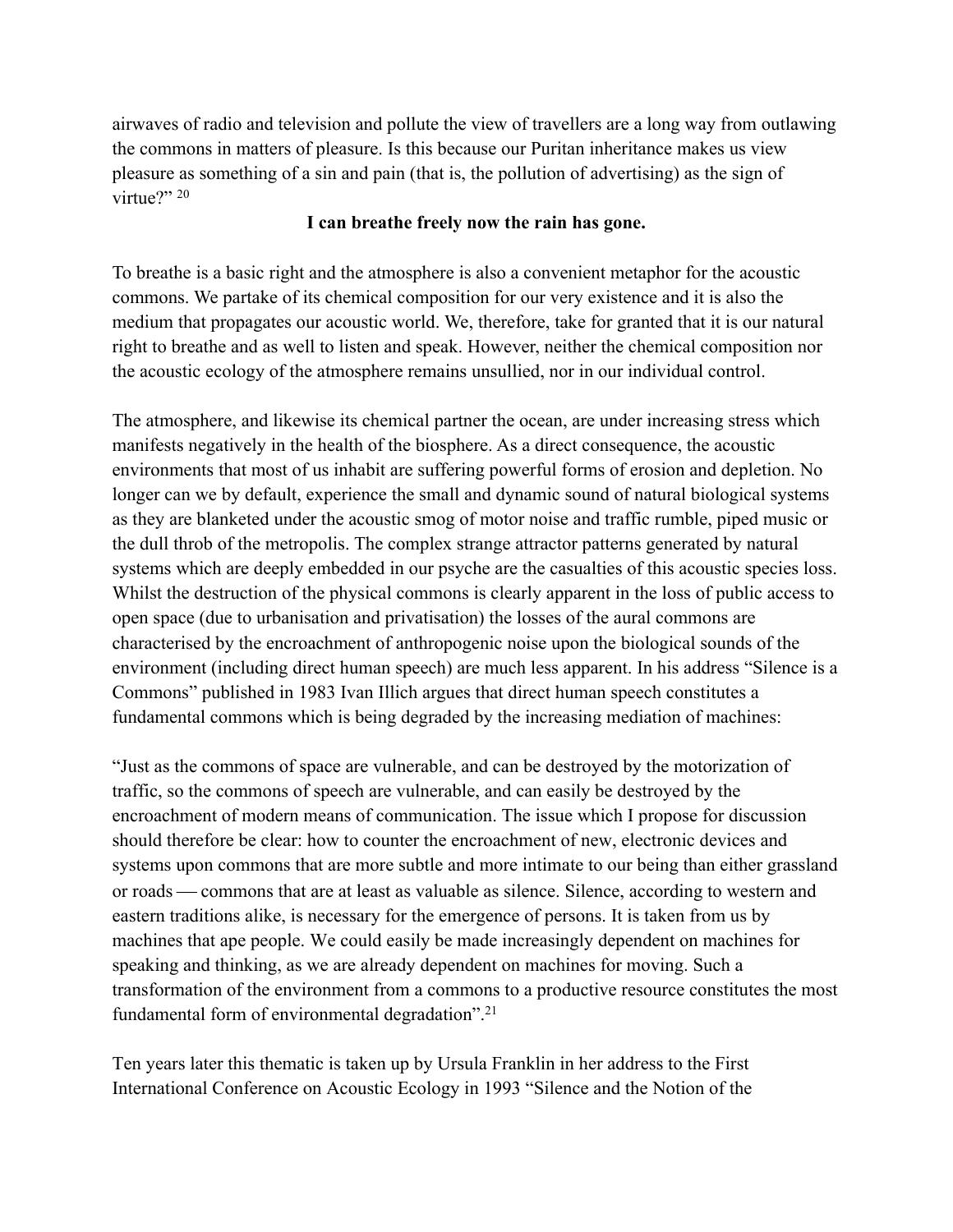Commons." 22 Franklin reiterates Illich's fears that the mechanical and electronic are displacing the fundamental vis-à-vis and the imaginative space so necessary for creative development: "And in many cases, the silence is not taken on voluntarily. This is the form of forced silence that I am afraid of. It is not only the silence of the padded cell, the silence of solitary confinement, but it is also the silencing that comes when there is the megaphone, the boombox, the PA system, and any variation in which sound and voices are silenced so that a planned event can take place. Silence is being taken out of common availability".

Franklin also introduces the concept that silence is a vital *a priori* condition for enabling creativity and spontaneous action:

# *...a silence that is an enabling condition, that opens up the possibility of unprogrammed, unplanned and unprogramable happenings...*

The depletion of common ground, of the possibility of an authentic vis-à-vis, is echoed in the writings of Rebecca Solnit…*we are experiencing the dematerialization of everyday life principally via the forces of suburbanization and automobilization…*23 which points to the atomisation of community life and the collapse of the social contract. Much in the same manner Paul Virilio, in his serial analysis of the global effects of speed and telematics, has developed a critique which suggests that geopolitical boundaries are dissolved by the speed of electronic communications, such that political and democratic processes are robbed of the time they need to function as they once did in the vocal democracy of the Agora and Pnyx of ancient Greece. Both Illich and Franklin share the view that the vis-à-vis provides a context for creativity, spontaneity and the conditions for a dialectic process; conditions that we appear to have largely sacrificed by adopting the echo chambers of electronic communication and passive consumption as opposed to active contribution.

### **Singing in the rain.**

*A singer who sings like a bird is an unproductive worker. When she sells her song, she is a wage earner or merchant. But the same singer, employed by someone else to give concerts and*  bring in money, is a productive worker because she directly produces capital.<sup>24</sup>

The same process of alienation has occurred in our vocal and musical lives, which were once rich in regional song, poetry and narrative, forming a complex ecology of organic music. As previously stated, alienation can be interpreted not simply as a side effect of Capital and the mass-production of commodity goods, but as a fundamental strategy tasked with creating an existential void to be (temporarily) assuaged by the goods it produces. The strategy of consumer pacification is clearly outlined by Max Horkheimer and Theodor Adorno in their 1947 work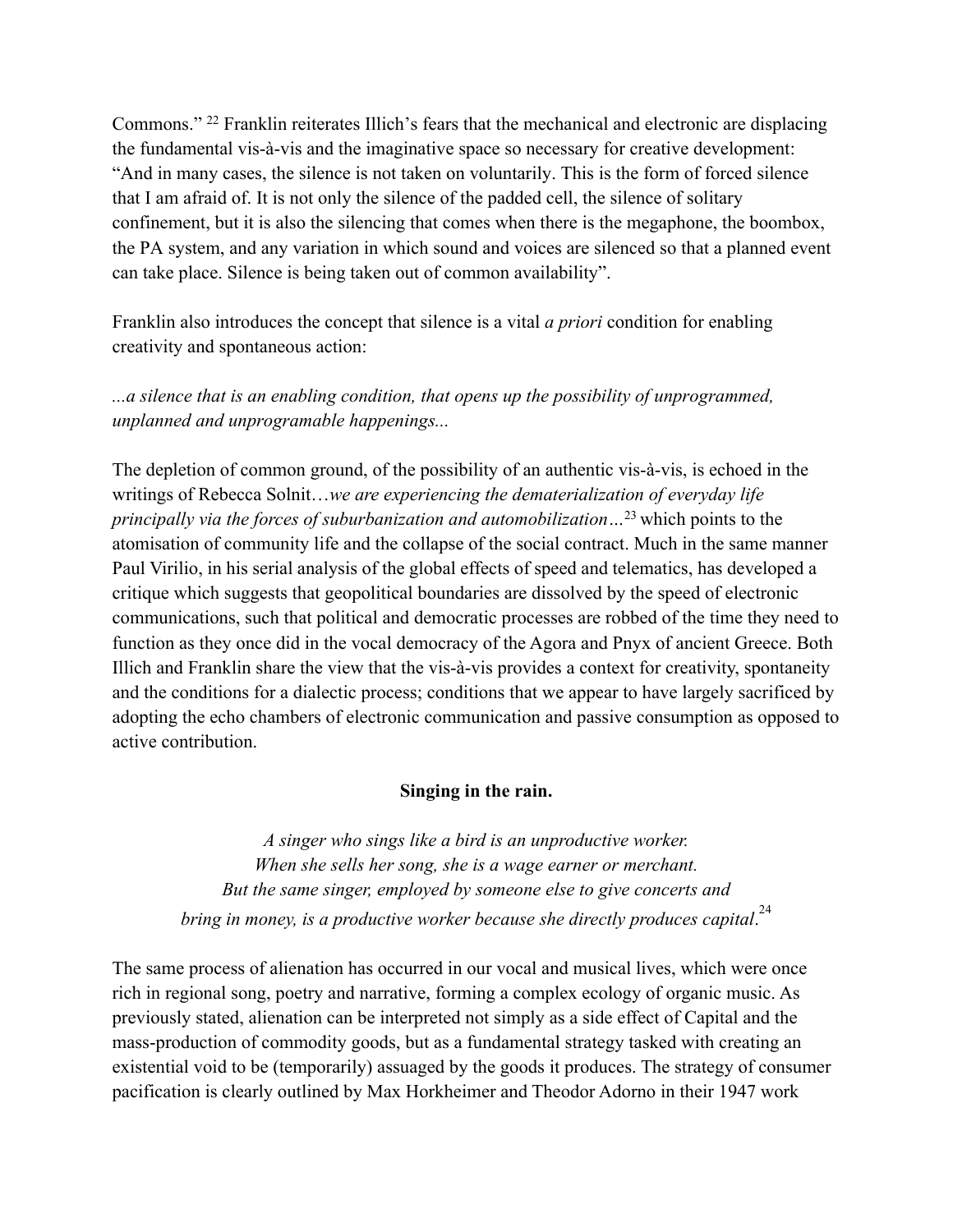"Dialectic of Enlightenment"<sup>25</sup> in particular the chapter "The Enlightenment as the deception of the masses" which recognises the *Kulturindustrie* as part of the standard industrial *modus operandi* and as such is inimical to the *ars gratia artis* of so-called "authentic culture."

The watershed for voice and music is that *schitzophonic* moment when Edison invented the phonograph and two forces began to operate.

*Your words are preserved in the tin foil and will come back upon the application of the instrument years after you are dead in exactly the same tone of voice you spoke in then…..This tongue-less, toothless instrument, without larynx or pharynx, dumb, voiceless matter, nevertheless mimics your tones, speaks with your voice, speaks with your words, and centuries after you have crumbled into dust will repeat again and again, to a generation that could never know you, every idle thought, every fond fancy, every vain word that you chose to whisper against this thin iron diaphragm.*<sup>26</sup>

Contrary to Edison's wishes and predictions, the phonograph was destined for purposes other than the serious business and archival usage that he intended. Instead of family vaults full of the voices of departed relatives the powerful agents of industrial capital seized upon the nascent technology transforming it rapidly and decisively into a vehicle for mass musical entertainment. Such inexorable mass-market distribution had been previously rehearsed by the propagation of the sewing machine and subsequently the bicycle, both items saturating domestic markets in rural areas as well as urban centres. Ironically it was Edison's partial deafness which severely limited his attention to music, causing him to focus on the archival potential of sound recording technology and failing to recognize the enormous potential for 'trivial' uses. After establishing the viability of the phonograph Edison turned his attention to the electric light bulb, leaving other players to steer the future of audio recording; the genie was out of the bottle.

### **Conclusion.**

In his essay *La Procedure Silence* Paul Virilio asks if our right to silence, to non-communication has been stripped away under threat of ideological misinterpretation, suggesting that we have no option but to shout above the volume of the noise floor, which is no longer a subtle background, but has mutated into an audio-visual Tsunami.

*Has remaining silent now become a discreet form of assent, of connivance, in the age of the sonorization of images and all audio-visual icons? Have vocal machines' powers of enunciation gone as far as the denunciation of silence, of a silence that has turned into MUTISM?*34

But the issue is not one of competitive individual audibility (or visibility) but a fundamental crisis of ecology in which we face the destruction of our environment and as a consequence both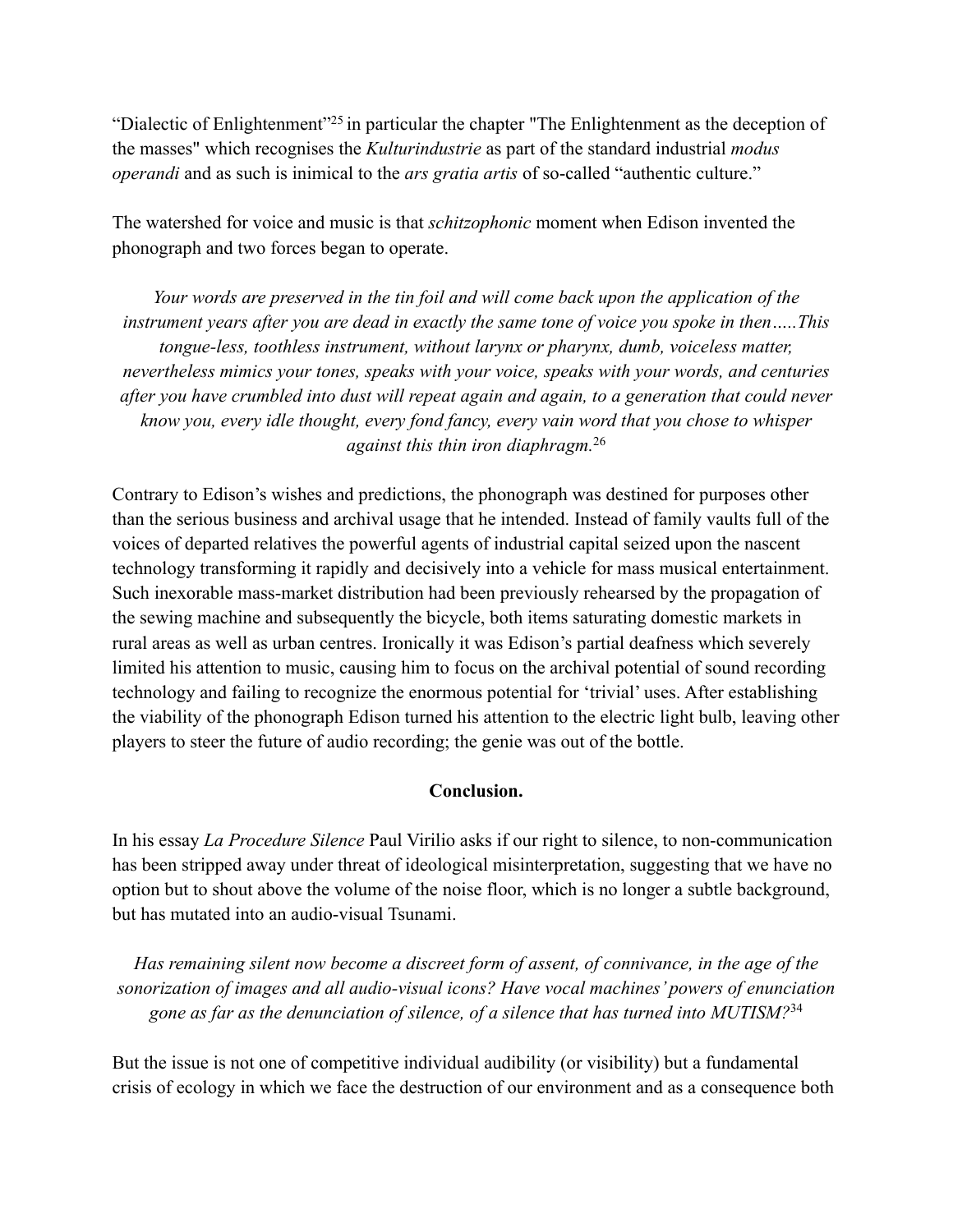our sonic habitat and social cohesiveness. Sadly, we have been complicit in the gradual surrender of that which once constituted our commonwealth only to see it dismembered, packaged and sold back in a form that, we are assured, will satisfy us — as the BBC "Dr Who" series would have it — *Resistance is futile.*<sup>35</sup>

A riposte that counters the meme is *Resistance is fertile*. In psychoacoustics, there is an axis that runs between *passive hearing* and *active listening* — where although the sound environment may be identical the process of perception is suppressed in the former and radically enhanced in the latter. Listening, like many other acquired skills demand the investment of energy and time and the benefits are directly proportional to the effort. To listen in the active mode is to re-balance the passive/active fulcrum affording a degree of control over a chaotic and technologized soundscape by providing the ear with a critical, discerning and often sensual perspective.

Narcissus reaches out to caress the image of his desire but each time it dissolves into shimmering chaos; he continues to stare entranced but bewildered. Echo's voice travels through the forest to reverberate from all directions, a flow of disjointed messages, pleas, endearments and enticements. Our guides are trapped in the eternal non-time of myth, doomed to endlessly repeat actions that ensnare them in loops of arrested development — thankfully we do have a choice and are free to learn from their fate, to choose to break the cycles of passive reception and obedient audition – to speak clearly and directly and to listen deeply.

# **Endnotes.**

1 Ovid, *Metamorphosis*, Book 3. Translated, Sir Samuel Garth, John Dryden, et al

2. A term coined by Schafer to denote a sound separated from its physical referent - for example, any recording. Schafer, Raymond Murray, *The Tuning of the World* 1977 Random House Inc. ISBN 0394409663.

3. Michel Chion, *Audio-Vision*, 1990 argues that sound film is a new form of perception which fuses sound with image rather than as distinct channels of communication.

4. Karl Marx, *Das Kapital*, 1st published 1867.

5. Italo Calvino, *The King Listens* in *Under the Jaguar Sun,* Vintage, London 1993.

6. Athanasius Kircher, *Ars Magna Lucis et Umbrae* (the Great Art of Light and Darkness) 1646.

- 7. Paul Virilio, *Vitesse et Politique*, Editions Galilee, 1977.
- 8. Schafer R. M. *I have never seen a sound*, Canadian Acoustics, 37(3), 32-34. 2009.

9. Procrustes, a figure from Greek mythology possessed an iron bed upon which he invited his visitors to lie. The taller guests who proved too long for the bed were subject to amputation, whilst the shorted visitors were stretched until they fit nicely!

10. William Shakespeare (Caliban) in *The Tempest* 1610.

11. A large number of these girls are continually doing this work. Each one has a stall to herself, and the jangle produced by a number of girls simultaneously repeating "Mary had a little lamb," "Jack and Jill," "Little Bo-peep," and other interesting stories is beyond description. These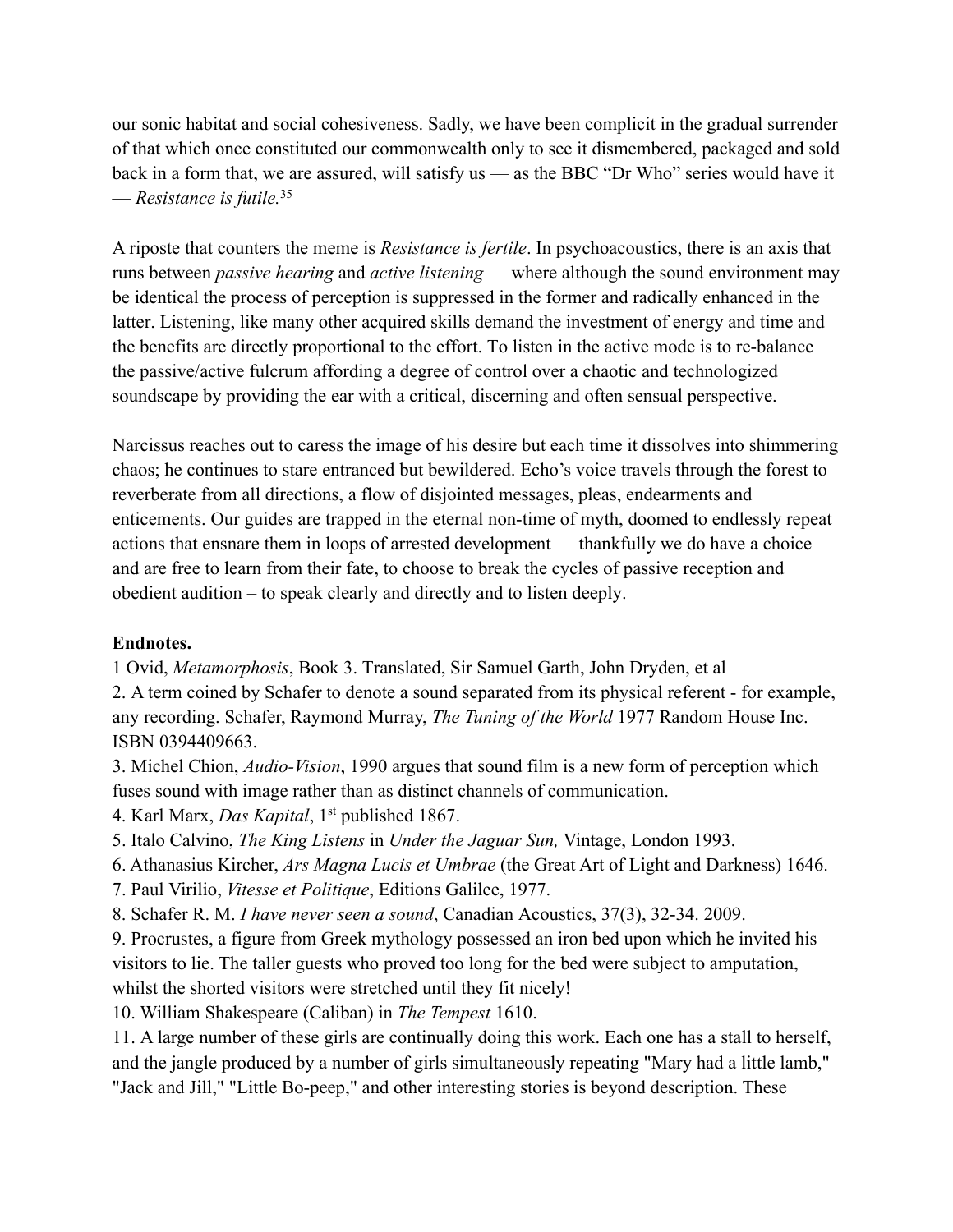sounds united with the sounds of the phonographs themselves when reproducing the stories make a veritable pandemonium. Eighteen women are supposed to have been hired for this work, and cost estimates suggest that they received something on the order of a couple cents per record, *Edison's Phonographic Doll*, Scientific American 62 (April 26, 1890), 263

12. In February 2017 the German Federal Network Agency notified parents that they were obliged to "destroy" any Cayla Dolls in their possession as it constituted a concealed espionage device violating the German Telecommunications Act.[2][11] The agency also considers the Bluetooth device insecure, allowing connections to Cayla's speaker and microphone within a 10m radius.

13. Adolf Hitler, *The Manual of German Radio*, 1937.

14. George Orwell, 1984, Secker and Warburg, UK. 1949.

15. Half-Space ~ a term for the hemispherical space where sound is propagated in an outdoor context with no objects to reflect the sound apart from the ground plane.

16. Plato, *The Republic* 514a - 520a

17. Francis Yates, *The Art of Memory*, University of Chicago Press, 1966.

18. cf. the author's research with the *SonicLandscapes* project and the *AudioNomad Research Group*, developing location-sensitive, interactive sonic maps creating Augmented Audio Realities (AAR). This is a system which allows an auditor to experience ambient/local sounds whilst simultaneously overlaying these with additional audio information. Virtual Audio Reality (VAR) refers to a system that immerses an auditor in a dynamic and spatially active audio environment, which may or may not be linked to a corresponding visual domain (real or virtual). The audio supplied in VAR is intended as a total environment and supplants any local or ambient sound. VAR is not essentially concerned with a functional relationship to events and objects in physical reality, it is best employed in totally virtual environments or where there is a desire to diminish or suppress the links between the visual and the aural in the quotidian world (as in the iPod). AAR on the other hand has a vital concern to link synthetic audio events and compositional; strategies with aspects of the physical environment through which the AudioNomad is navigating (whilst simultaneously navigating the parallel cartographic/ sonographic software) and is thus ideal for manifesting intangible heritage or environmental data.

19. Julija Krupic, Marius Bauza, Stephen Burton, John O'Keefe, *Framing the grid: effect of boundaries on grid cells and navigation*, J Physiol 594.22 (2016) pp 6489–6499

20. Garrett Hardin, *The Tragedy of the Commons*, published in Science, December 13, 1968.

21. Ivan Illich, *Silence is a Commons*, The CoEVOLUTION Quarterly Winter 1983.

22. Ursula Franklin, *Silence and the Notion of the Commons*, The Soundscape Newsletter 07., January 1994.

23. Rebecca Solnit, *Wanderlust*, Penguin, 2000.

24. Karl Marx, *Das Kapital,* 1867.

25. Max Horkheimer and Theodor Adorno, *Dialectic of Enlightenment*, Querido Verlag 1947.